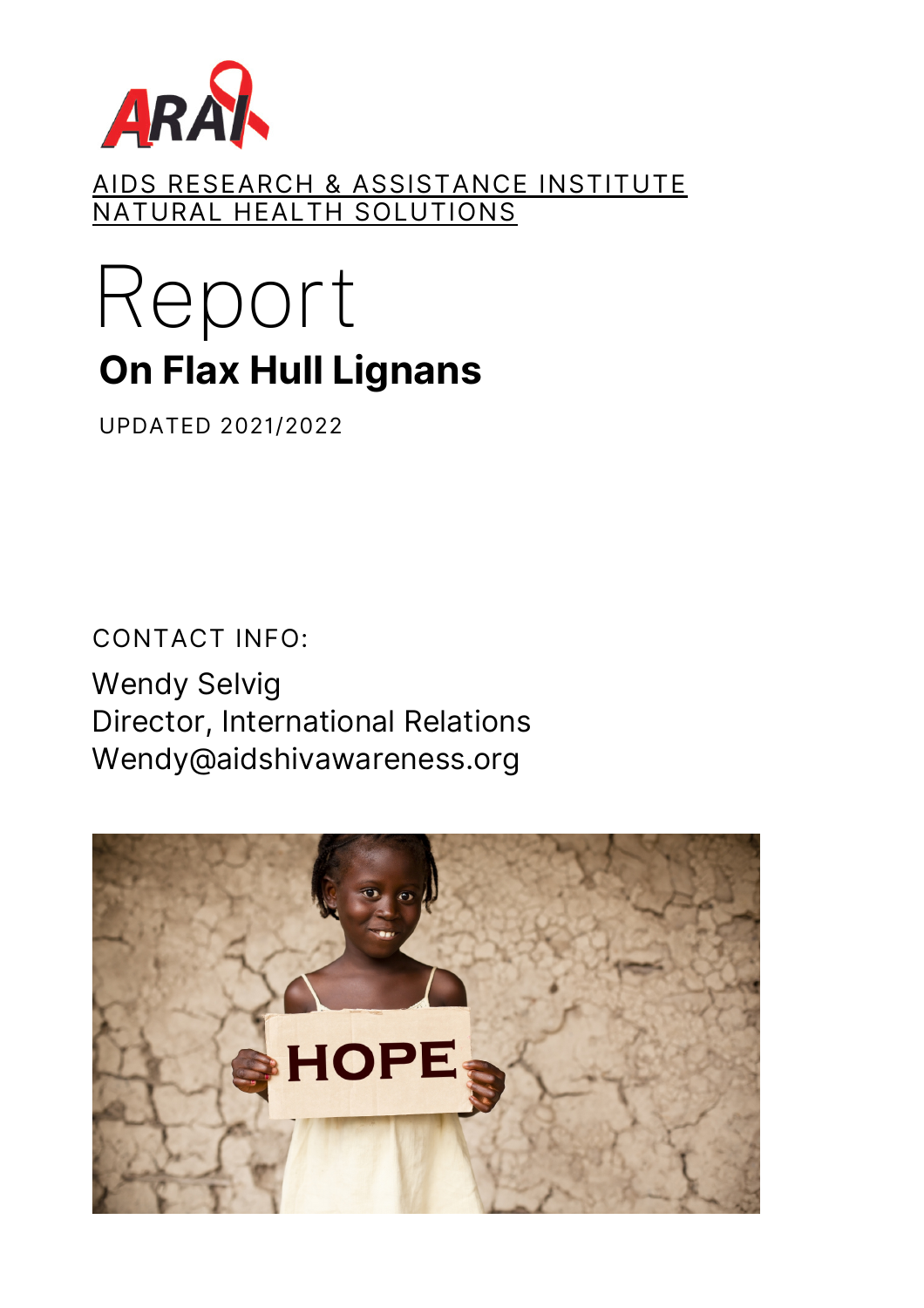# **THANK YOU**

Thank you for your interest in our organization and in natural solutions for worldwide health problems.

This report is a summary for those who are just learning about the work we've been doing for the past 20 years. We hope you will take the information and use it to help people around the world.

This report is focused on Flax Hull Lignans. We have been using Flax Hull Lignans (MCP Processed) for over 20 years to help people with HIV/AIDS, Cancer, and other illnesses like Diabetes regain their health.

Typically when someone starts taking Flax Hull Lignans their CD4 counts raise and if they have HIV, their viral loads decrease significantly. We have seen stage 4 cancers reversed and blood sugar levels level out for many of those who regularly take it. We see positive responses more than we don't.

We sell no products, our mission is to encourage and educate people towards natural remedies and provide life-saving nutritionals to people who cannot afford them.

We are networked with organizations who assist people in 3rd World countries. Some of our staff even live in 3rd world countries working with people directly. Donations to A.R.A.I. go towards helping these organizations get life-saving nutritionals like Flax Hull Lignans to these organiaztions. At this point and time they have to be shipped around the world, and that costs more than these organizations or people can afford on their own. Your donation helps make it possible to impact their lives through good health.

Thank you for considering a gift. All gifts are tax-deductible. You can mail a check or give online at aidshivawareness.org. A donation letter will be provided. Monies will be directed immediately towards the next organization on our list who need more nutritionals.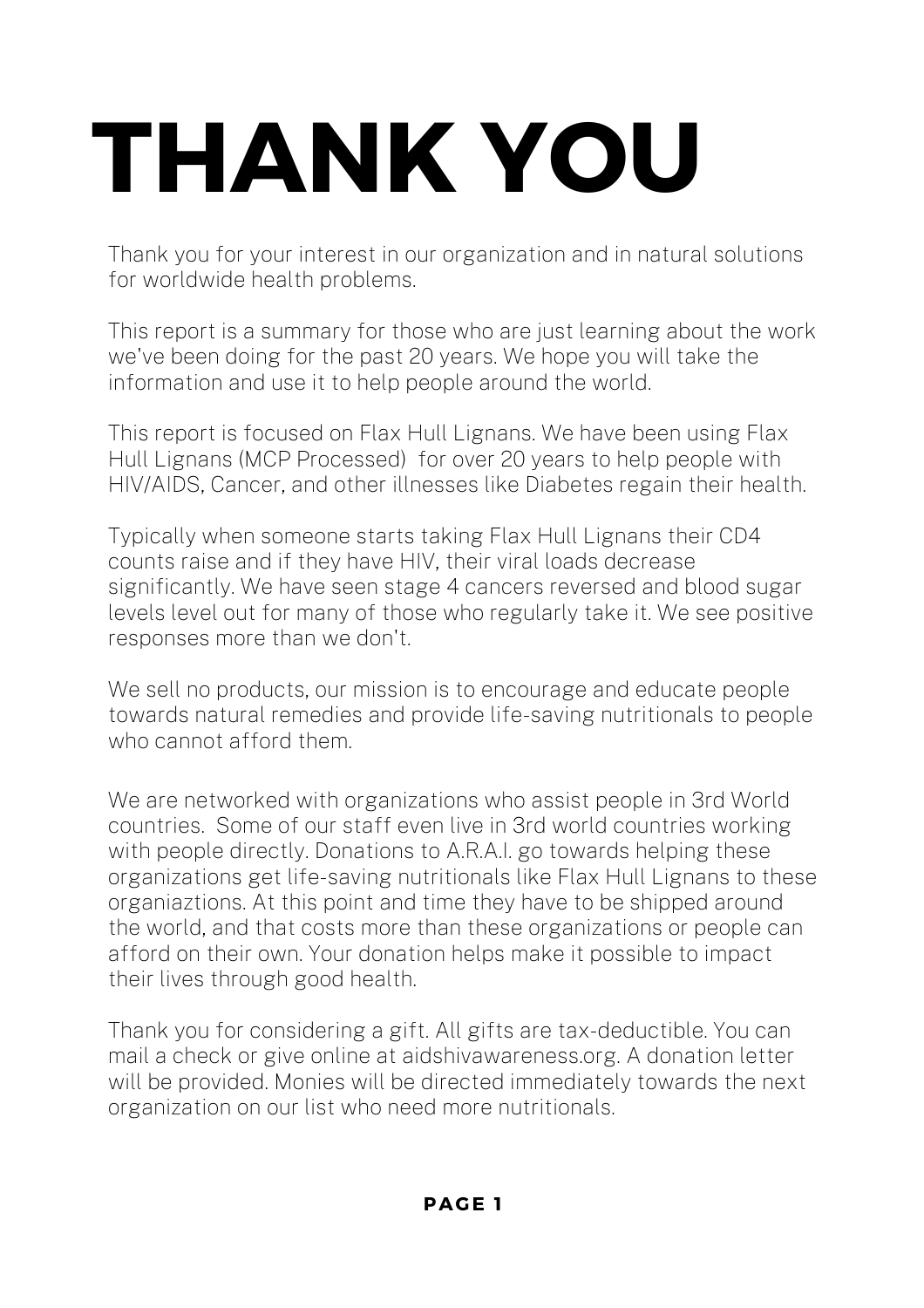#### **We've been doing this for a long time. Here is a copy of our first press release in 2007**.

#### FOR IMMEDIATE RELEASE AIDS RESEARCH SUGGESTS A NATURAL SOLUTION

.

Dallas, TX. - May 1, 2007 - AIDS Research Assistance Institute announces that they are opening up opportunities to other health and missions organizations who would like to partner with them to bring relief to people worldwide suffering from HIV and AIDS

ARAI assists in research to find natural solutions to the third world pandemic. They have found a natural product that boosts people's immune systems greatly, and it has had a very positive effect on those specifically afflicted with AIDS/HIV.

Dr. Daniel Daves, International Director of ARAI said, "We believe that flax hull lignans are 'The Answer' for rural third world HIV sufferers who don't have access to expensive and time sensitive anti-retroviral medications. Many times, the medical care facilities are hours or days away from many sufferers. The flax lignans are much more affordable and easy to distribute, not in need of critical refrigeration and they have a very long shelf life. Testing has shown very positive immune system strengthening and nutritional results."

ARAI has been involved in 3 anecdotal studies using the flax hull lignans. The first two rounds of study involved 100 people in each round with various illnesses, some of which were HIV, breast cancer, prostate cancer, lymphoma, bone cancer, arthritis, hepatitis C and diabetes.

The third round of study was done in Africa on 100 people, all were HIV positive, and 75% experienced AIDS symptoms. The results are very impressive. AIDS patients lost their wasting symptoms of AIDS and have had HIV viral load levels drop significantly. Some have had levels drop to non detectible within 90 days. From round 1 and 2 of the studies, cancer patients are reporting reductions in the sizes of tumors. Diabetes Type 1 patients have had a leveling of sugars in the bloodstream, and the list goes on. Ten percent of the subjects reported no change in their conditions.

Here is a testimonial (more testimonials are available at: aidshivawareness.org): "I have one testimony of a church member who happens to be my aunt of Harare in Zimbabwe. She knew that she had the virus after the death of her husband in the year 2002. Since then she started deteriorating, having chest problems, and losing a lot of weight. She attended a seminar that you held here in Zimbabwe where she got the flax. She took the flax once every day before she went to bed. She has recovered very well that you can't even tell that she has the virus. She is no longer always ill as she was before. I can say she is going to live longer than what she was going to before the flax. Thank you very much. – Tendayi Musadzirumha – Zimbabwe – For His Aunt, an AIDS patient in Zimbabwe.

ARAI is working with organizations in Swaziland and South Africa to help find reasonable solutions to their pandemic which has infected 28.5 million Africans, 3.2 million of them innocent children. "We're hoping other organizations will see the results we've gotten and be encouraged. Flax Hull Lignans are an inexpensive and reasonable way to offer hope into the life of an AIDS patient." said Dr. Daves. ARAI has sent \$600,000 in flax lignan product to Africa, resulting in thousands of "one month supply" containers donated to desperate AIDS sufferers through various grass roots clinics and organizations. ARAI is a non-profit organization, and they provide grants and discounts to organizations who would like to join their Flax Hull Lignan Program. More information about ARAI, the 2006 clinical results, and flax hull lignans is available at: AidsHIVAwareness.org. For interview arrangements, email info@aidshivawareness.org.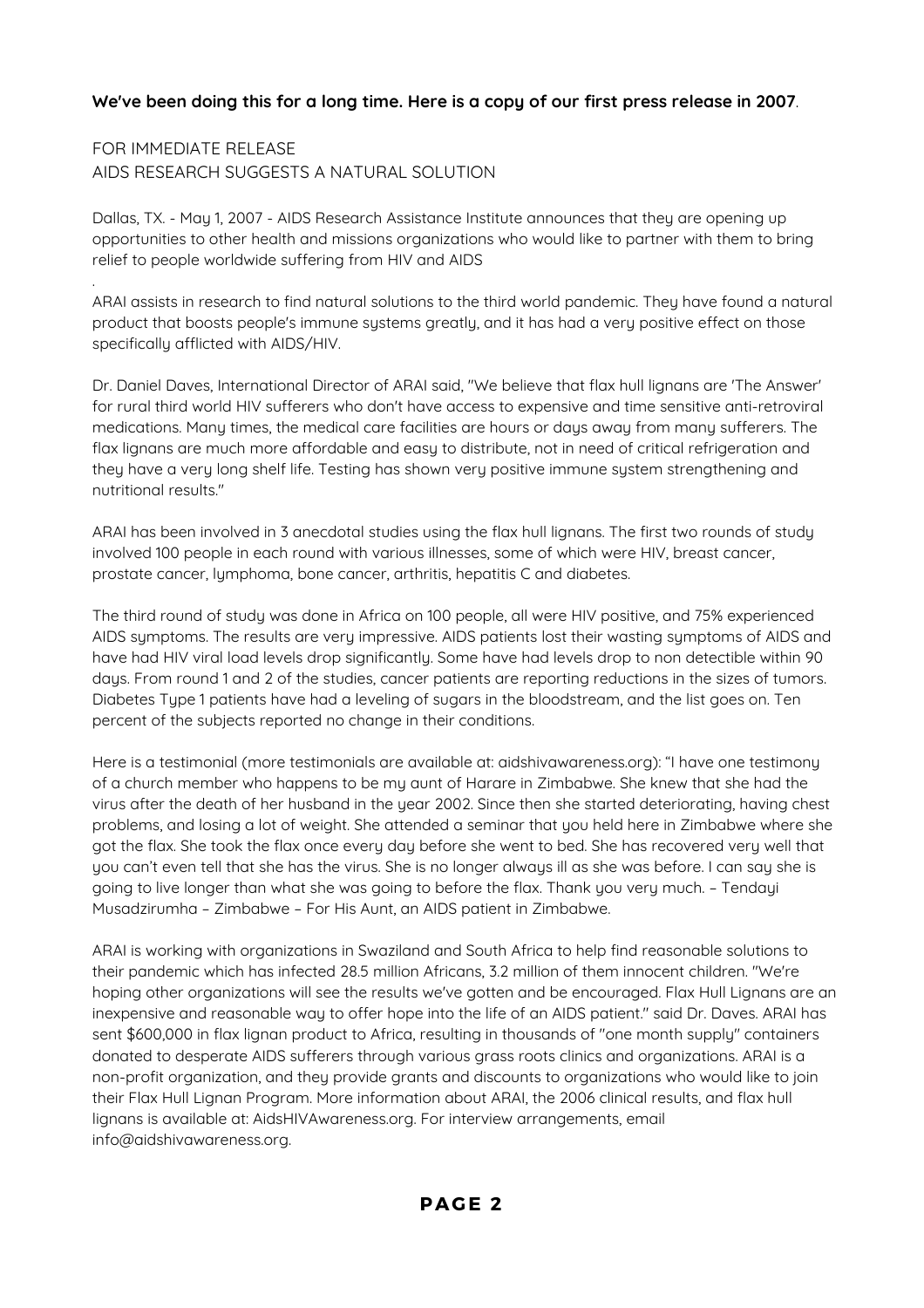

## Study Results

ARAI STUDY RESULTS

Round 1 & 2 consisted of implementing 2 scoops of product (scoop enclosed in canister) per day in water, cereal, foods, etc. Patients filled out a full health survey concerning their current ailments, physical and mental condition, pain levels and hopes for what Flax Hull Lignans could help accomplish by strengthening the immune system. Patients agreed to not change medications or lifestyle during the 90 day process. Patients delivered a 30, 60 and 90 day report giving any noticed changes in health, condition of ailments, etc.

During round 1, we realized that 15% of the patients were experiencing constipation with the fibrous content of Flax Hull Lignans. Those 15% either found a way to increase daily water consumption or they backed down to 1 scoop of product per day. 76% of patients studied found some type of positive response to the product study within 30 days, many responses were dramatic. 52% of patients had a positive response within the first 30 days, and 91% of patients studied had a positive response to the product study within 90 days. Responses included dramatic reduction in size of cancers, reduction in insulin needs with diabetics and blood sugar levels coming into order, HIV/AIDS symptoms decreasing or disappearing, general feeling of vitality, HIV CD4 counts strengthening and viral loads diminishing. 10% of patients noticed no change in health during the 90 day study.

Round 2 brought about 1 change only. During round 1, we noticed that among those who backed down their dosage to 1 scoop per day because of constipation issues, those patients still had very positive responses to the product. Therefore, the second 100 patients on Round 2 received only 1 scoop of product per day for 90 days. The results came in exactly the same with 55% of patients having a positive response within the first 30 days, and 90% having a positive response within 90 days, and 0% constipation issues in the group.

It was further realized through Round 1 and 2, that those whom had dramatic changes in health during the first 30 days maintained those changes in health through the entire 90 day period, and most of the impact occurred within the first 30 days of the study. Those with dramatic 30 day results had only minimal continued change through the 60 and 90 day period, but maintained the result gained within the first 30 days. Most changes that were going to occur within the 90 day period – did indeed occur for those patients within the first 30 days.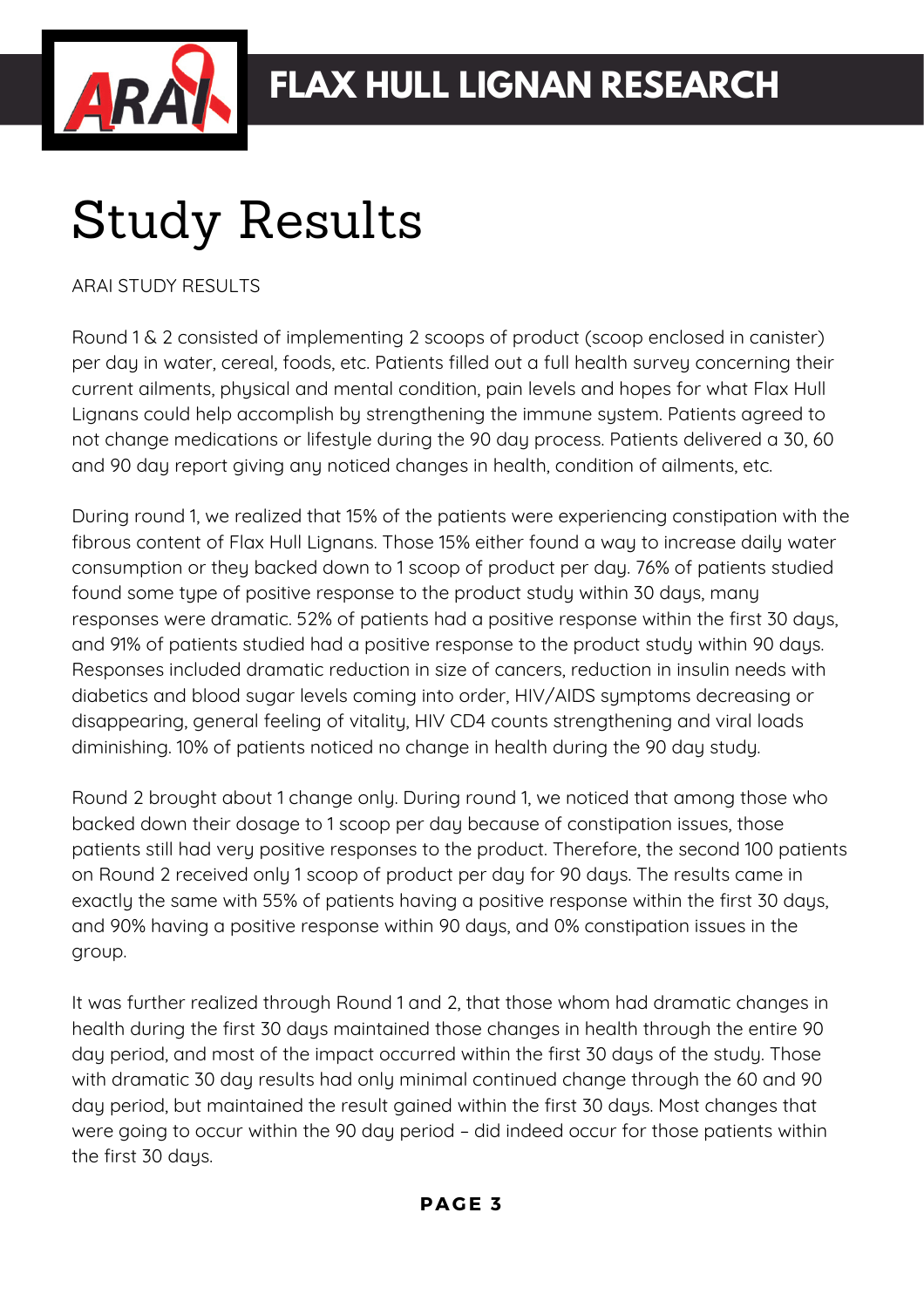### Study Results cont'd

Round 3 was performed in Durban, South Africa, Piet Retief, South Africa and Swaziland (highest AIDS pandemic areas globally). The 90 day study included 1 scoop of product per day for adults and 1/2 scoop of product per day for children 12 and under. All 100 patients were HIV Positive and 75% experienced AIDS symptoms including (cancer, thrush, mental fatigue and lack of focus, diminished strength, swelling of glands and other various AIDS related symptoms). The African people responded more quickly to the study, with 64% having a health change within the first 30 days, and 97% noticing a positive health change within the 90 day study.

The higher levels of response were very interesting, and our group could only suppose that the powerful nutritional values of the flax lignan product helped them to increase weight and height, as well as recover from many symptoms of HIV/AIDS.

We are pleased to announce that after 3 rounds of loosely knit studies, we are absolutely confident in the power of flax hull lignans, and their ability to do what we had supposed in the beginning.

**FOR ADDITIONAL RESEARCH SUPPORT**: Please visit the "Science" tab at AIDSHIVAwareness.org for links to scientific research that supports the validity of using Flax Hull Lignans for immune system support.

"Flaxseed lignans have antitumor, antimitotic, antioxidant and weak estrogenic activities, are potentially the richest source of phytoestrogens in the human diet and may be linked to a low incidence of breast and colon cancer. Secoisolariciresinol was discovered to be a very potent antioxidant similar to BHA. No toxicity was found in the lignans. (Obermeyer W, et al (US Food and Drug Administration, Center for Food Safety and Applied Nutrition, Div. Contaminants Chem., Natural Products Branch), Meeting Of The Federation Of American Societies For Experimental Biology On Experimental Biology March/April, 1993, Faseb J (Fed Am Soc Exp Biol), A863, 1993) "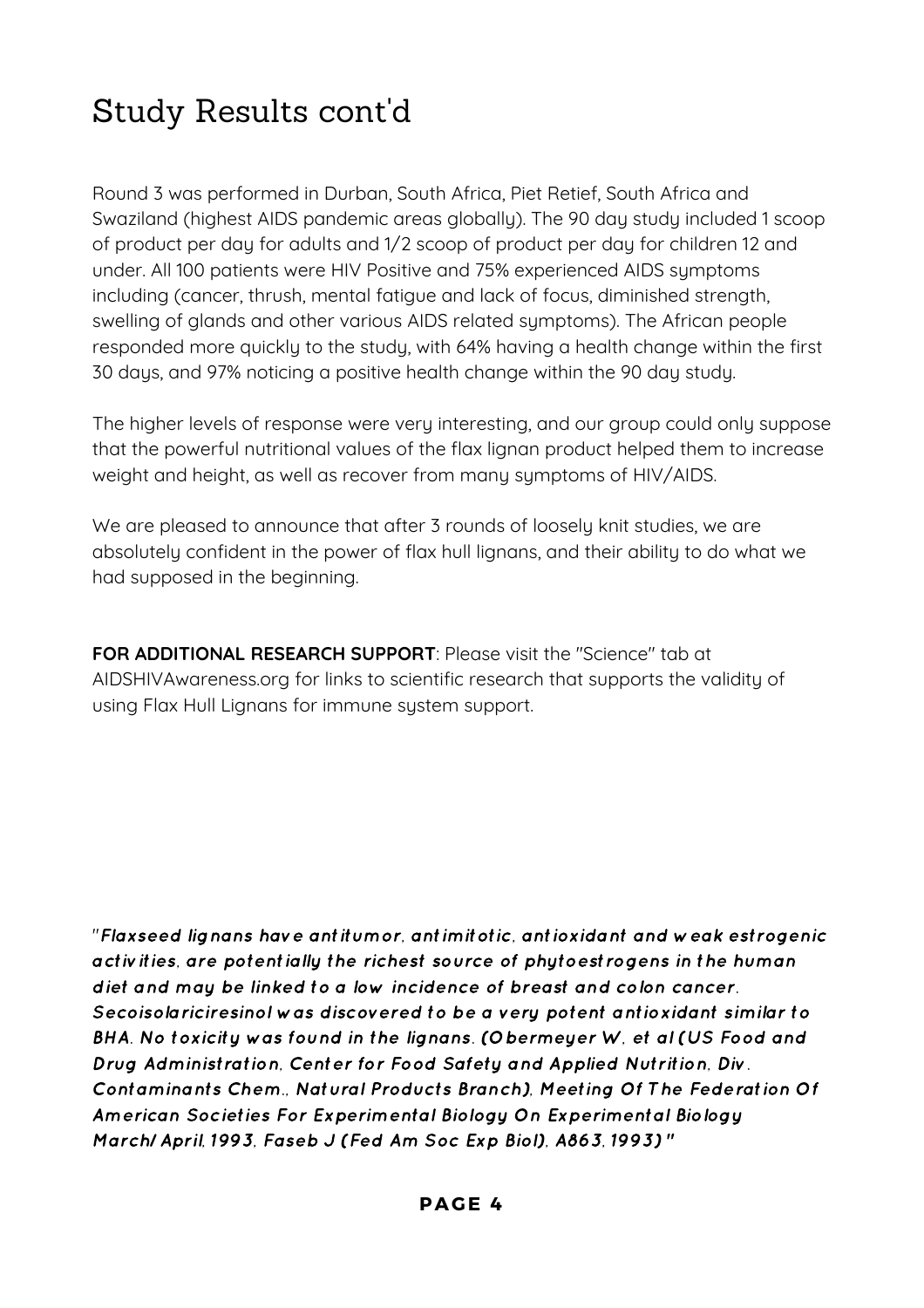To Whom It May Concern;

My name is Margaret Whaley and I am the RN that worked on the Flax Lignan Study for ARAI. Let me start by saying that Dr. Daves had approached me several times to ask me if I would "check out" different products claiming to have healing properties for HIV/AIDS and cancer. He wanted my professional opinion before starting a study of any product on AIDS/HIV patients.

I am very particular about what and where my signature is associated. I won't do anything I feel is harmful to anyone. In the past, I had also gone through a life threatening illness and found myself being a "guinea pig" for various medical methods so to speak, and I refused to be a part of that with others.

The studies we performed were totally reliant on the participants and their willingness to provide 30, 60 and 90 day reports. Of course, I was really excited by the written reports that did come in and all of the positive response that the participants were telling me. It made sense that this natural fiber worked so well on so many problems after reading all the research and what participants were telling me. Why wouldn't it work on HIV/AIDS, cancer and other diseases that destroyed the immune system?

One of the most remarkable things they see is, that when they stop taking the flax lignans, their cholesterol goes back up, prostate problems return with rising PSA's, blood glucose is not as easily controlled, or breast lumps return. In one participant, her malignant breast tumors went away when she was taking the flax and then they returned when she stopped taking the lignans. Her doctor compared it to Tamoxifen. She is once again taking the flax.

Karen R., with AIDS was the most remarkable participant. She was dying and on hospice care. Three weeks after starting the flax lignan product, she was cooking a chili dinner for ten people! Her viral load went from 360,000 to non-detectable shortly thereafter. She stopped taking the flax lignans faithfully after the study, and her viral loads re-appeared. She has had to return to maintenance doses of her anti-virals, but laughs because her doctor is telling her to walk more as she is gaining too much weight. She did get married about a year after starting the flax lignan program.

I would gladly tell anyone my views on the flax lignans. I have seen it perform "miracles" in the U.S., and the reports from Africa verify what I have seen in this nation. The cost of the flax is so small compared to pharmaceuticals and it helps with so many disease processes. I feel it would help everyone - even healthy individuals could benefit from the flax.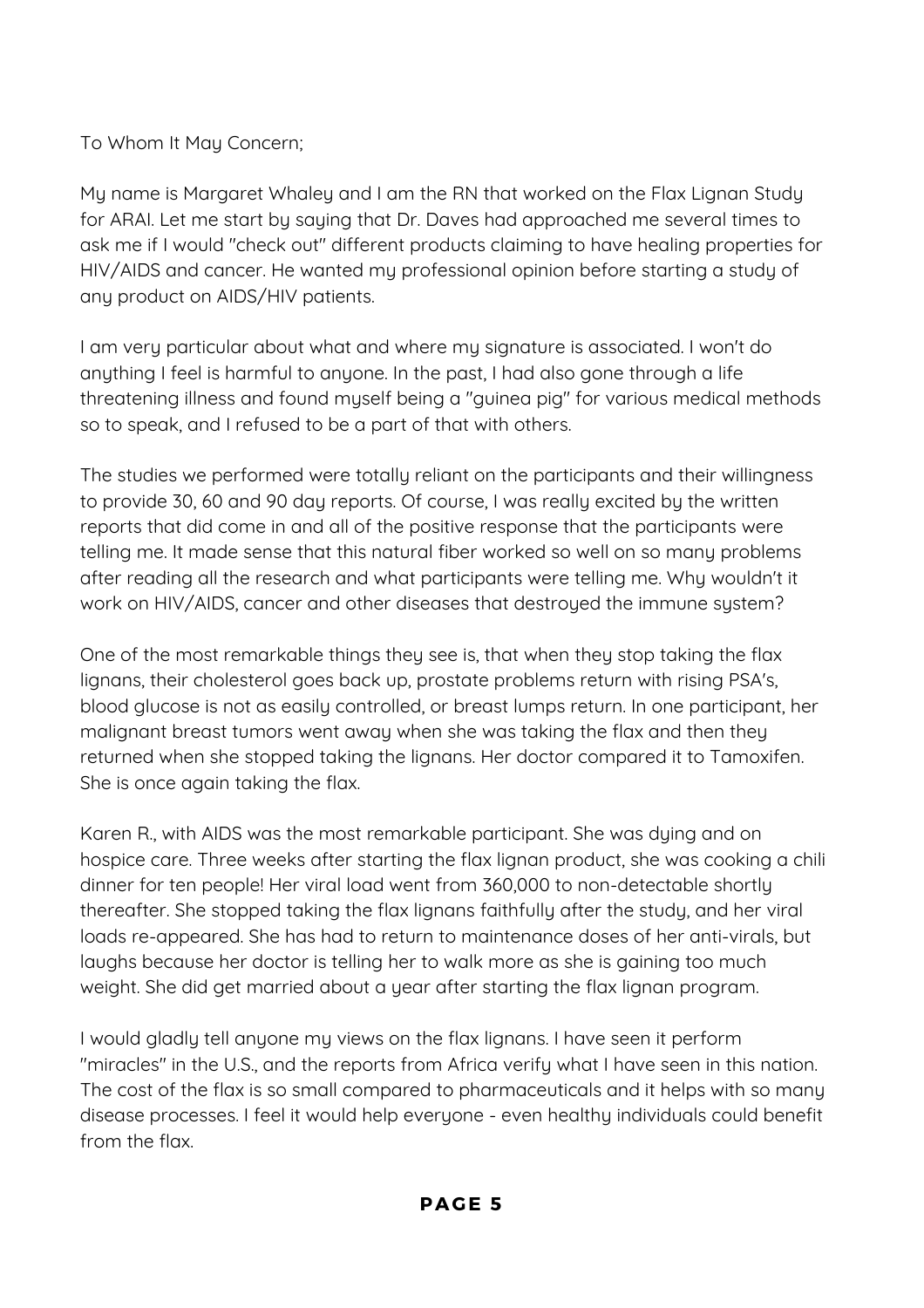Continued...

The only side effects I have noted were slight flu-like symptoms for the first few days when beginning the flax. I also noticed some constipation or diarrhea that remedied after making adjustments with fluid intake or increasing or lowering flax doses. I found that in severely ill people, one half (1/2) scoop every other day and then a gradual increase to one full scoop (one teaspoon) a day was just as effective as one or two scoops daily and caused less problems than asking them to just take 1 scoop per day from the start. This product also helps with nutritional stabilization by helping to stop the diarrhea and helps increase appetite for extremely ill people.

When nutritional support is high quality, the patient naturally gets better. It all works together to improve the immune system.

Sincerely, Margarete Whaley, RN